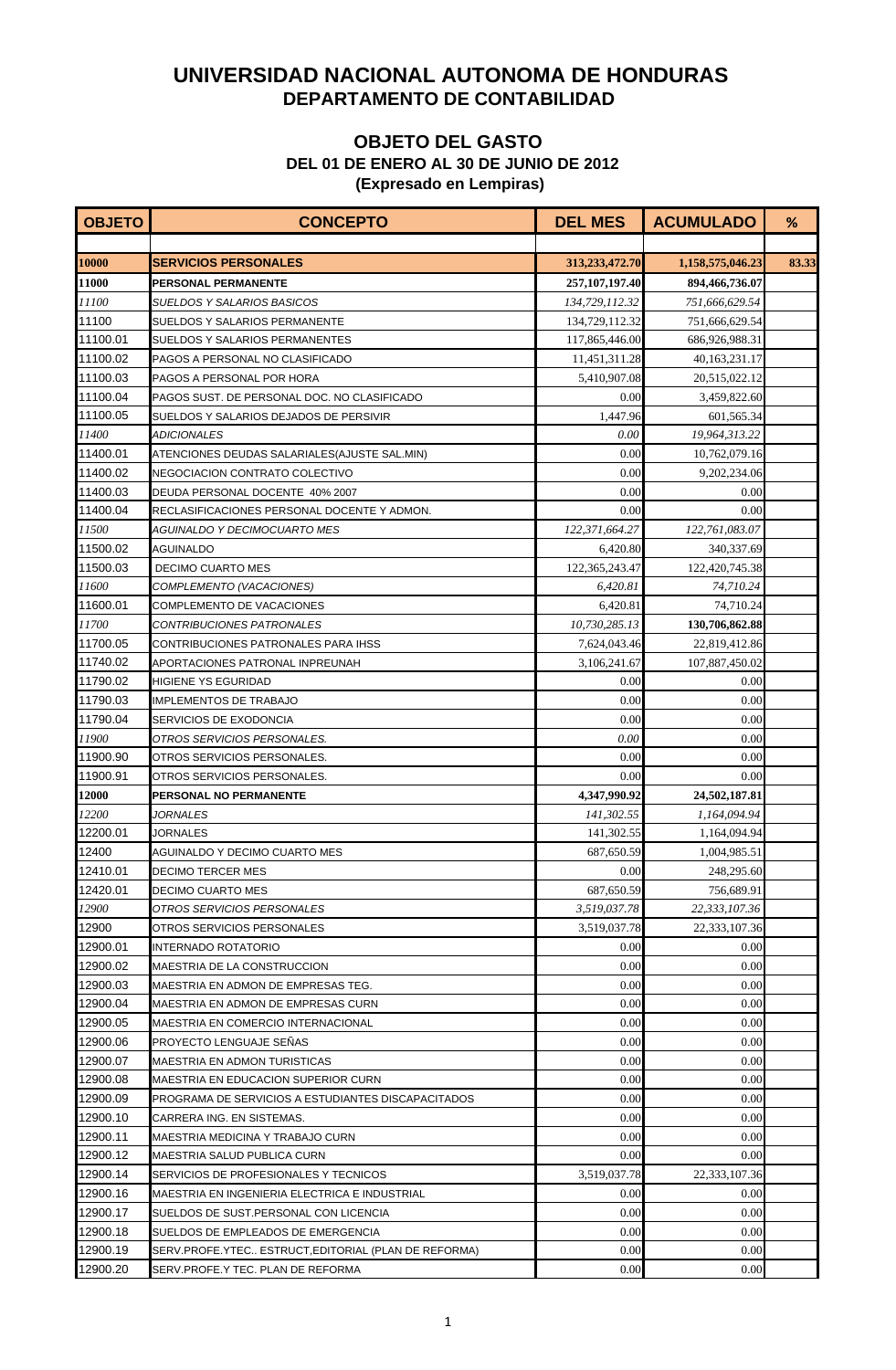| <b>OBJETO</b> | <b>CONCEPTO</b>                                      | <b>DEL MES</b>   | <b>ACUMULADO</b> | %    |
|---------------|------------------------------------------------------|------------------|------------------|------|
|               |                                                      |                  |                  |      |
| 12900.21      | SERV. PROF. Y TEC.VICE RECTORIAS(PLAN REFORMA        | 0.00             | 0.00             |      |
| 12900.22      | MAESTRIA EN DERECHO PROCESAL PENAL                   | 0.00             | 0.00             |      |
| 12900.23      | MAESTRIA DERECHO MERCANTIL TEG.                      | 0.00             | 0.00             |      |
| 12900.24      | <b>MAESTRIA ADMON CURC.</b>                          | 0.00             | 0.00             |      |
| 12900.25      | MAESTRIA EN EDUCACION SUPERIOR CURC                  | 0.00             | 0.00             |      |
| 12900.26      | SUELDOS DE SUST, PERSONAL CON INCAPACIDAD            | 0.00             | 0.00             |      |
| 12900.27      | MAESTRIA DERECHO MERCANTIL CURN                      | 0.00             | 0.00             |      |
| 12900.31      | SERVICOS TECNICOS SISTEMA DE ADMICION                | 0.00             | 0.00             |      |
| 14000         | <b>RETRIBUCIONES EXTRAORDINARIAS</b>                 | 299,182.02       | 1,645,810.22     |      |
| <i>14100</i>  | HORAS EXTRAORIDINARIAS                               | 299,182.02       | 1,645,810.22     |      |
| 14100         | RETRIBUCIONES EXTRAORDINARIAS                        | 299,182.02       | 1,645,810.22     |      |
| 14100.01      | <b>HORAS EXTRAORDINARIAS</b>                         | 299,182.02       | 1,645,810.22     |      |
| 15000         | <b>ASISTENCIA SOCIAL AL PERSONAL</b>                 | 1,205,327.17     | 6,596,502.32     |      |
| 15100         | ASISTENCIAS SOCIALES VARIAS                          | 1,205,327.17     | 6,596,502.32     |      |
| 15100         | ASISTENCIA SOCIAL VARIAS                             | 1,205,327.17     | 6,596,502.32     |      |
| 15100.01      | ASISTENCIA SOCIAL VARIAS                             | 1,205,327.17     | 6,596,502.32     |      |
| 15900         | OTROS ASISTENCIAS SOCIALES AL PERSONAL               | 0.00             | 0.00             |      |
| 15900.01      | <b>AÑO SABATICO</b>                                  | 0.00             | 0.00             |      |
| 15900.02      | COMPENSACION EXTRAORDINARIA TERCER PERIODO INTENSIVO | 0.00             | 0.00             |      |
| 15900.03      | <b>CURSOS INTERSEMESTRALES (MEDICINA)</b>            | 0.00             | 0.00             |      |
| 16000         | <b>BENEFICIOS Y COMPENSACIONES</b>                   | 39,543,490.06    | 100,656,946.93   |      |
| 16000         | <i>BENEFICIOS Y COMPENSACIONES</i>                   | 0.00             | 0.00             |      |
| 16000.01      | INDEMNIZACIONES POR CAUSA DE MUERTE                  | 0.00             | 0.00             |      |
| 16000.02      | PRESTAMOS CLAUSULA 117 Y 121                         | 0.00             | 0.00             |      |
| 16100         | PRESTACIONES LABORALES                               | 39,543,490.06    | 100,656,946.93   |      |
| 16100.01      | PRESTACIONES LABORALES.                              | 39,543,490.06    | 99,752,530.59    |      |
| 16100.02      | DEMANDAS JUDICIALES                                  | 0.00             | 904,416.34       |      |
|               |                                                      |                  |                  |      |
| 20000         | <b>SERVICIOS NO PERSONALES</b>                       | 24, 172, 196. 73 | 85,909,300.93    | 6.18 |
| 21000         | <b>SERVICIOS BASICOS</b>                             | 4,311,075.12     | 22,170,735.21    |      |
| 21100         | ENERGIA ELECTRICA                                    | 3,527,457.51     | 18,749,929.66    |      |
| 21100.01      | <b>ENERGIA ELECTRICA</b>                             | 3,527,457.51     | 18.749.929.66    |      |
| 21200         | AGUA                                                 | 438,827.59       | 2,336,759.88     |      |
| 21200.01      | AGUA                                                 | 438,827.59       | 2,336,759.88     |      |
| 21300         | GAS                                                  | 0.00             | 0.00             |      |
| 21300.01      | GAS                                                  | 0.00             | 0.00             |      |
| 21400         | <b>COMUNICACIONES</b>                                | 344,790.02       | 1,084,045.67     |      |
| 21400.01      | TELEFONOS                                            | 307,860.27       | 965,457.28       |      |
| 21400.02      | <i>CELULAR</i>                                       | 25,480.75        | 96,148.84        |      |
| 21400.03      | TELEFAX                                              | 3,700.00         | 3,700.00         |      |
| 21400.04      | <b>TELEGRAFO PUBLICOS</b>                            | 0.00             | 0.00             |      |
| 21400.05      | OTROS SERVICIOS BASICOS N.C.                         | 0.00             | 5,640.16         |      |
| 21410.01      | CORREO POSTAL                                        | 7,749.00         | 13,099.39        |      |
| 22000         | <b>ALQUILERES Y DERECHOS</b>                         | 793,241.91       | 1,950,199.33     |      |
| 22100         | ALQUILER DE EDIFICIOS Y LOCALES                      | 214,514.00       | 570,032.50       |      |
| 22100.01      | ALQUILERES DE EDIFICIOS Y LOCALES                    | 214,514.00       | 570,032.50       |      |
| 22200         | ALQUILER DE EQUIPO Y MAQUINARIA                      | 355,800.02       | 832,753.94       |      |
| 22200.02      | ALQUILERES DE MAQUINA Y MEDIOS DE TRANSPORTE         | 214,531.02       | 645,038.69       |      |
| 22200.05      | ALQUILER EQUIPO DE COMPUTACION                       | 0.00             | 0.00             |      |
| 22200.06      | ALQUILER EQUIPO DE OFICINA Y MUEBLES                 | 689.00           | 19,960.25        |      |
| 22200.07      | ALQUILER EQUIPO DE COMUNICACION                      | 140,580.00       | 167,755.00       |      |
| 22900         | OTROS ALQUILERES Y DERECHOS                          | 222,927.89       | 547,412.89       |      |
| 22900         | OTROS ALQUILERES                                     | 222,927.89       | 547,412.89       |      |
| 22900.01      | OTROS ALQUILERES Y DERECHOS                          | 222,927.89       | 547,412.89       |      |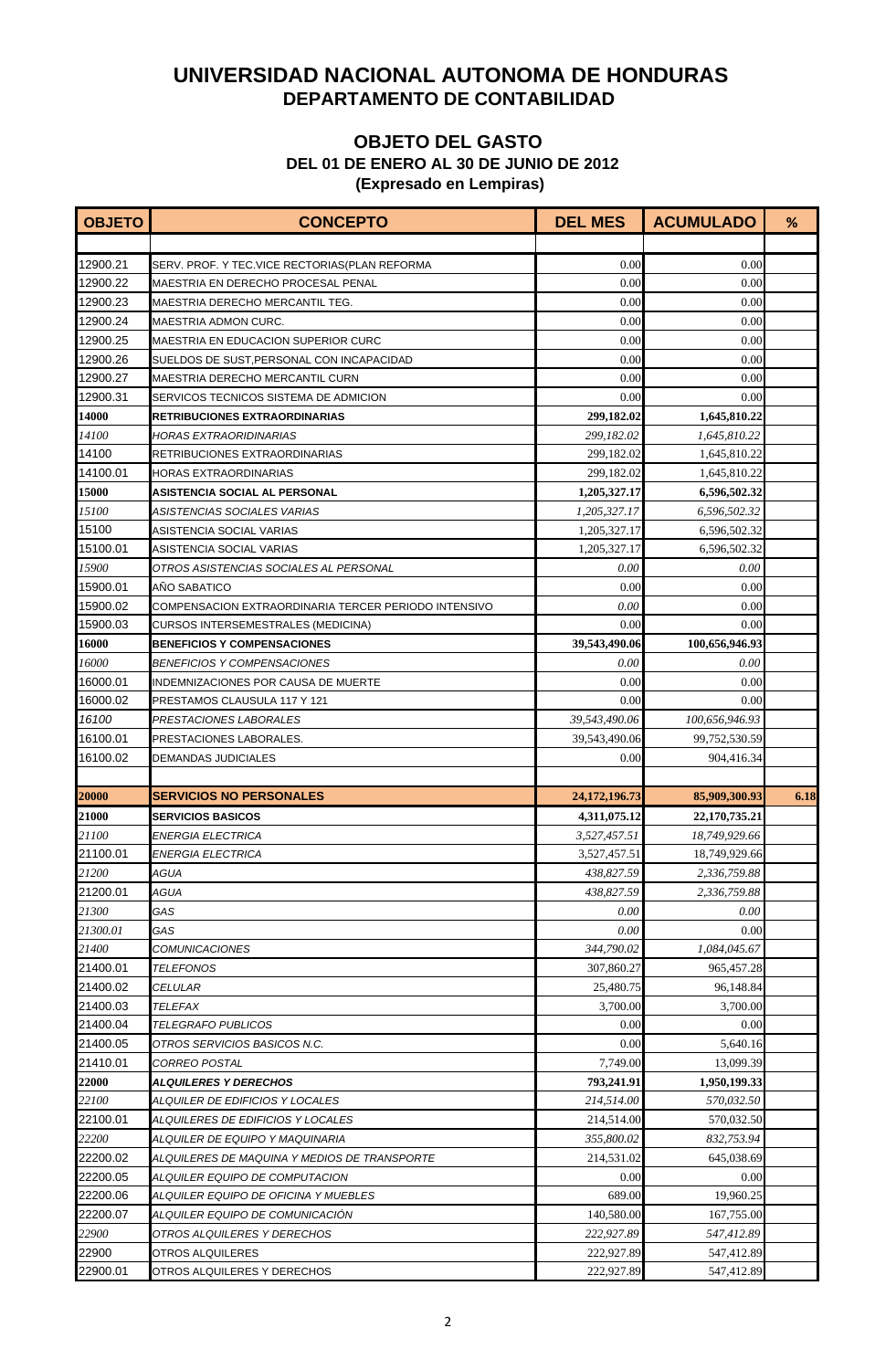| <b>OBJETO</b> | <b>CONCEPTO</b>                                          | <b>DEL MES</b> | <b>ACUMULADO</b> | % |
|---------------|----------------------------------------------------------|----------------|------------------|---|
|               |                                                          |                |                  |   |
| 23000         | <b>MANTENIMIENTO, REPARACION Y LIMPIEZA</b>              | 1,135,378.70   | 3,185,185.15     |   |
| 23100         | MANTENIMIENTO Y REPARACION DE EDIFICIOS Y VIVIENDAS      | 943,389.20     | 2,296,917.24     |   |
| 23100         | MANTENIMIENTO YREPARACION DE EDIFICIOS Y LOCALES         | 943,389.20     | 2.296.917.24     |   |
| 23100.01      | MANTENIMIENTO Y REPARACION DE EDIFIC Y LOCALES.          | 943,389.20     | 2,296,917.24     |   |
| 23200         | MANTENIMIENTO Y REPARAC. DE EQUIPO DE CONSTRUC.          | 4,580.00       | 57,354.19        |   |
| 23200.01      | MANTENIMIENTO Y REPARACION DE EQUIPO DE CONSTRUCCION     | 4,580.00       | 57,354.19        |   |
| 23300         | MANTENIMIENTO Y REPARACION MAQUINARIA Y EQUIPO           | 164,444.70     | 531,747.65       |   |
| 23300         | <i>MANTENIMIENTO Y REPARACION DE OTROS EQUIPOS</i>       | 164,444.70     | 531,747.65       |   |
| 23300.02      | MANT. Y REP. DE EQUIP. DE TRANSP., TRACCCION Y ELEVAC.   | 25,822.82      | 25,822.82        |   |
| 23300.03      | MANTEN. Y REPARACION EQUIPO SANITARIO EDUC.              | 0.00           | 896.00           |   |
| 23300.05      | MANTEN. Y REPARACION EQUIPO DE COMPUTACION               | 1,858.40       | 10,881.79        |   |
| 23300.06      | <b>MANTEN. Y REPARACION EQUIPO DEOFICINAS Y MUEBLES</b>  | 16,897.13      | 82,461.37        |   |
| 23300.09      | MANTENIMIENTO Y REPARACION DE OTROS EQUIPOS              | 119,866.35     | 411,685.67       |   |
| 23400         | OTROS MANTENIMIENTOS YREPARACIONES                       | 18,964.80      | 196,247.67       |   |
| 23400         | <i>MANTENIMIENTO Y REP.EQUIPOS VARIOS</i>                | 18,964.80      | 196,247.67       |   |
| 23400.01      | MANT.Y REPARACION DE EQUIPO VARIOS                       | 18,964.80      | 196,247.67       |   |
| 23500         | LIMPIEZA, ASEO Y FUMIGACION                              | 4,000.00       | 102,918.40       |   |
| 23500.01      | LIMPIEZA ASEO Y FUMIGACION                               | 4,000.00       | 102,918.40       |   |
| 24000         | <b>SERVICIOS PROFESIONALES</b>                           | 4,241,877.62   | 15,440,964.63    |   |
| 24200         | ESTUDIOS INVEST.ANALISIS DE FACTIBILIDAD.                | 193,927.32     | 968,499.77       |   |
| 24200         | ESTUDIOS INVESTIACION Y ANALISIS DE FACTIILIDAD          | 187,815.32     | 336,013.60       |   |
| 24200.01      | ESTUDIOS INVESTISTACIÓN Y ANALISIS DE FACTIBILIDAD       | 187,815.32     | 336,013.60       |   |
| 24300         | <i>SERVICIOS TECNICOS Y PROFESIONALES JURIDICOS</i>      | 0.00           | 0.00             |   |
| 24300         | <i><b>SERVICIOS JURIDICOS</b></i>                        | 0.00           | 0.00             |   |
| 24300.01      | <b>SERVICIOS TEC. Y PROF. JURIDICIOS</b>                 | 0.00           | 0.00             |   |
| 24500         | SERVICIOS TECNICOS Y PROFESIONALES DE CAPAC.             | 6,112.00       | 601,602.17       |   |
| 24500         | <i>SERVICIOS DE CAPACITACION</i>                         | 6,112.00       | 601,602.17       |   |
| 24500.01      | SERVICIOS TECNICOS Y PROFE. DE CAPACITACION.             | 6,112.00       | 601.602.17       |   |
| 24600         | SERVICIOS TECN.Y PROFES. DE INFORM. Y SISTEMAS DE        | 0.00           | 30,884.00        |   |
| 24600         | SERVICIOS DE INFORMATICA Y SISTEMA DE COMPUTAIRZADOS     | 0.00           | 30,884.00        |   |
| 24600.01      | SERVICIOS DE INFORMATICA Y SISTEMA COMPUTARIZADAS        | 0.00           | 30,884.00        |   |
| 24900         | OTROS SERVICIOS TECNICOS Y PROFESIONALES N.C.            | 4,047,950.30   | 14,472,464.86    |   |
| 24900         | OTROS SERVICIOS TECNICOS Y PROFESIONALES.                | 4,047,950.30   | 14,472,464.86    |   |
| 24900.01      | OTROS SERVICIOS TECNICOS Y PROFESIONALIZADOS             | 132.361.37     | 10,541,582.71    |   |
| 24900.02      | OTROS SERVICIOS NO PERSONALES                            | 0.00           | 0.00             |   |
| 24900.03      | OTROS SERV. TEC. Y PROF. REST. REGISTRO(PLAN DE REFORMA) | 0.00           | 0.00             |   |
| 24900.04      | OTROS SERV. VICE RECTORIAS (PLAN DE REFORMA)             | 0.00           | 0.00             |   |
| 24900.05      | PLAN MAESTRO. DE DES. INFRAESTRUCTURA FISICA             | 0.00           | 0.00             |   |
| 24900.06      | AUTOEVALUACION Y EVALUACION DE LAS CARRERAS              | 0.00           | 0.00             |   |
| 24900.07      | <b>INVESTIGACION CIENTIFICA</b>                          | 0.00           | 0.00             |   |
| 24900.08      | <i>VINCULACION UNIVERSIDAD SOCIEDAD</i>                  | 0.00           | 0.00             |   |
| 24900.09      | <i><b>DESARROLLO DOCENTE</b></i>                         | 0.00           | 0.00             |   |
| 24900.10      | <b>EDUCACION SUPERIOR</b>                                | 0.00           | 0.00             |   |
| 24900.11      | DESARROLLO CENTROS REGIONALES                            | 0.00           | 0.00             |   |
| 24900.12      | DESARROLLO CULTURALES                                    | 0.00           | 0.00             |   |
| 24900.13      | ESTRUCTURA UNIVERSITARIA                                 | 0.00           | 0.00             |   |
| 24900.14      | DESARROLLO CURRICULAR                                    | 0.00           | 0.00             |   |
| 24900.15      | REORGANIZACION SUED                                      | 0.00           | 0.00             |   |
| 24900.16      | DESARROLLO ESTUDIANTIL                                   | 0.00           | 0.00             |   |
| 24900.17      | FINANCIAMIENTO Y PRESUPUESTO                             | 0.00           | 0.00             |   |
| 24900.18      | DESARROLLO DE LAS TICS                                   | 0.00           | 0.00             |   |
| 24900.19      | FORTALECIMIENTO CARRERA DOCENTE                          | 0.00           | 0.00             |   |
| 24900.20      | SISTEMAS DE ESTUDIOS DE POST-GRADOS                      | 0.00           | 0.00             |   |
| 24900.21      | SISTEMAS DE ADMISION                                     | 3,915,588.93   | 3,930,882.15     |   |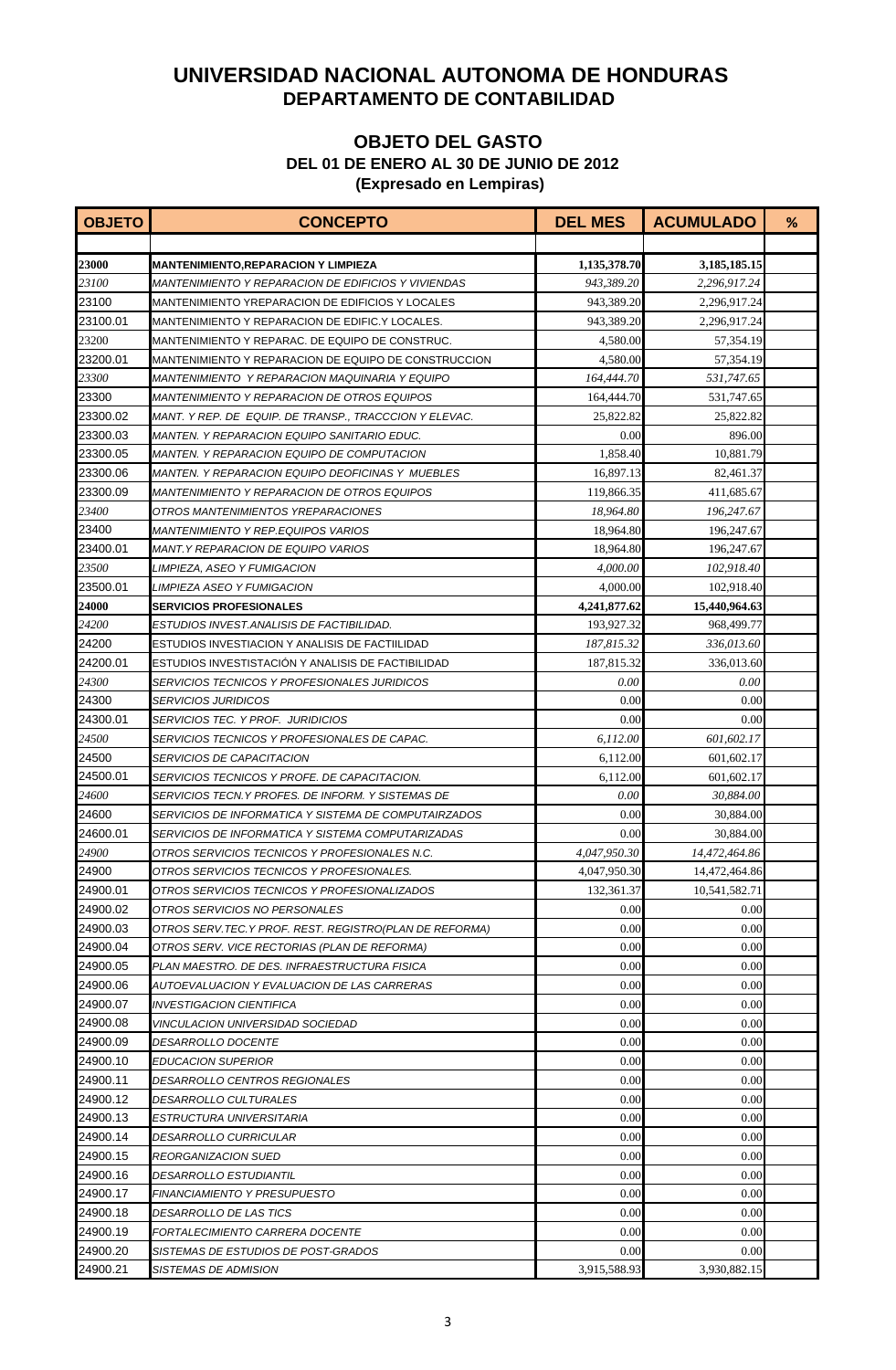| <b>OBJETO</b> | <b>CONCEPTO</b>                                     | <b>DEL MES</b> | <b>ACUMULADO</b> | % |
|---------------|-----------------------------------------------------|----------------|------------------|---|
|               |                                                     |                |                  |   |
| 24900.22      | ESTUDIOS DE OFERTA Y DEMANDA EDUCATIVA              | 0.00           | 0.00             |   |
| 24900.23      | SOCIACILIZACION NORMATIVA LEGAL                     | 0.00           | 0.00             |   |
| 24900.24      | INSTITUTO DE INVEST.EDUCATIVA                       | 0.00           | 0.00             |   |
| 24900.25      | FORTALECIMIENTO EDIT.UNIVERSITARIA                  | 0.00           | 0.00             |   |
| 24900.26      | SISTEMAS DE EDUCACION GERENCIAL.                    | 0.00           | 0.00             |   |
| 24900.27      | FORTALECIMIENTO DE ORG.ESTUDIANTIL                  | 0.00           | 0.00             |   |
| 24900.28      | FOTALECIMIENTO DE VENTA DE SERVICIOS                | 0.00           | 0.00             |   |
| 24900.29      | FORTALECIMIENTO SIST.BIBLIOTECARIO                  | 0.00           | 0.00             |   |
| 25000         | <b>SERVICIOS COMERCIALES Y FINANCIEROS</b>          | 9,305,016.31   | 17,343,425.95    |   |
| 25100         | <i>SERVICIOS DE TRANSPORTE</i>                      | 5,805,366.20   | 9,760,920.65     |   |
| 25100.01      | <b>SERVICIOS DE TRANSPORTE</b>                      | 59,693.80      | 2,036,295.61     |   |
| 25100.02      | SERVICIO DE TRANSPORTE EVENTUALES                   | 5,745,672.40   | 6,777,525.04     |   |
| 25100.03      | SERVICIOS DE TRANSPORTE CURLA                       | 0.00           | 947,100.00       |   |
| 25200         | <b>SERVICIOS DE ALMACENAMIENTO</b>                  | 7,200.00       | 32,400.00        |   |
| 25200.01      | <i>SERVICIOS DE ALMACENAMIENTO</i>                  | 7,200.00       | 32,400.00        |   |
| 25300         | IMPRENTA, PUBLIC. Y REPRODUC.                       | 403,122.94     | 1,624,802.32     |   |
| 25300.01      | <b>IMPRENTA PUBLIC.Y REPRODUCCION</b>               | 403,122.94     | 1,624,802.32     |   |
| 25400         | PRIMAS Y GASTOS DE SEGUROS                          | 377,580.67     | 419,307.31       |   |
| 25400.01      | PRIMAS Y GASTOS DE SEGUROS                          | 377,580.67     | 419,307.31       |   |
| 25500         | COMISION Y GASTOS BANCARIOS                         | 555,840.00     | 685,406.50       |   |
| 25500.01      | COMISION Y GASTOS BANCARIOS                         | 555,840.00     | 685,406.50       |   |
| 25600         | PUBLICIDAD Y PROPAGANDA                             | 266,516.08     | 1,853,645.27     |   |
| 25600.01      | PUBLICIDAD Y PROPAGANDA                             | 266,516.08     | 1,853,645.27     |   |
| 25700         | <b>SERVICIOS DE INTERNET</b>                        | 1,750,616.16   | 1,787,417.43     |   |
| 25700.01      | <b>SERVICIOS DE INTERNET</b>                        | 1,750,616.16   | 1,787,417.43     |   |
| 25900         | OTROS SERVICIOS COMERCIALES Y FINANCIEROS N.C.      | 138,774.26     | 1,179,526.47     |   |
| 25900         | OTROS SERVICIOS COMERCIALES Y FINANCIEROS           | 138,774.26     | 1,179,526.47     |   |
| 25900.01      | OTROS SERVICIOS COMERCIALES Y FINANCIEROS N.C.      | 138,774.26     | 1,179,526.47     |   |
| <b>26000</b>  | PASAJES, VIATICOS Y OTROS GASTOS DE VIAJE           | 2,588,837.39   | 15,088,530.09    |   |
| 26100         | <b>PASAJES</b>                                      | 746,510.78     | 1,980,428.93     |   |
| 26100.01      | PASAJES NACIONALES                                  | 91,885.39      | 304,829.21       |   |
| 26100.02      | PASAJES AL EXTERIOR                                 | 654,625.39     | 1,675,599.72     |   |
| 26100.04      | OTROS GASTOS DE PASAJE                              | 0.00           | 0.00             |   |
| 26200         | <b>VIATICOS</b>                                     | 1,842,326.61   | 13,108,101.16    |   |
| 26200.01      | VIATICOS NACIONALES Y OTROS GASTOS DE VIAJE         | 902,134.22     | 10,496,209.23    |   |
| 26200.02      | <i>VIATICOS AL EXTERIOR Y OTROS GASTOS DE VIAJE</i> | 940.192.39     | 2,611,891.93     |   |
| 26200.03      | TRANSPORTE Y OTROS GASTOS DE VIAJE                  | 0.00           | 0.00             |   |
| 27000         | <b>MULTAS Y RECARGOS Y GASTOS JUDICIALES</b>        | 0.00           | 13,429.00        |   |
| 27200         | <b>DERECHOS Y TASAS</b>                             | 0.00           | 0.00             |   |
| 27200.01      | DERECHOS Y TASAS                                    | 0.00           | 0.00             |   |
| 27300         | <i>MULTAS Y RECARGOS</i>                            | 0.00           | 6,265.00         |   |
| 27300.01      | <b>MULTAS Y RECARGOS</b>                            | 0.00           | 6,265.00         |   |
| 27400         | CANONES Y REGALIAS                                  | 0.00           | 7,164.00         |   |
| 27400.01      | CANONES Y REGALIAS                                  | 0.00           | 7,164.00         |   |
| 27500         | <b>GASTOS JUDICIALES</b>                            | 0.00           | 0.00             |   |
| 27500.01      | <b>GASTOS JUDICIALES</b>                            | 0.00           | 0.00             |   |
| 29000         | <b>OTROS SERVICIOS NO PERSONALES</b>                | 1,796,769.68   | 10,716,831.57    |   |
| 29100         | <i>SERVICIOS DE CEREMONIAL Y PROTOCOLO</i>          | 3,009.68       | 141,141.57       |   |
| 29100.01      | SERVICIOS CEREMONIAS Y PROTOCOLO EDUC.              | 2,309.68       | 140,441.57       |   |
| 29100.02      | REUNIONES Y EVENTOS ESPECIALES                      | 700.00         | 700.00           |   |
| 29100.03      | SERVICIOS DE CEREMONIO Y PROD.DIREC.DOCENCIA        | 0.00           | 0.00             |   |
| 29200         | <b>SERVICIOS DE VIGILANCIA</b>                      | 1,733,760.00   | 10,507,190.00    |   |
| 29200.01      | <b>SERVICIOS DE VIGILANCIA</b>                      | 1,733,760.00   | 10,507,190.00    |   |
| 29300         | <i>ACTUACIONES DEPORTIVAS</i>                       | 0.00           | 0.00             |   |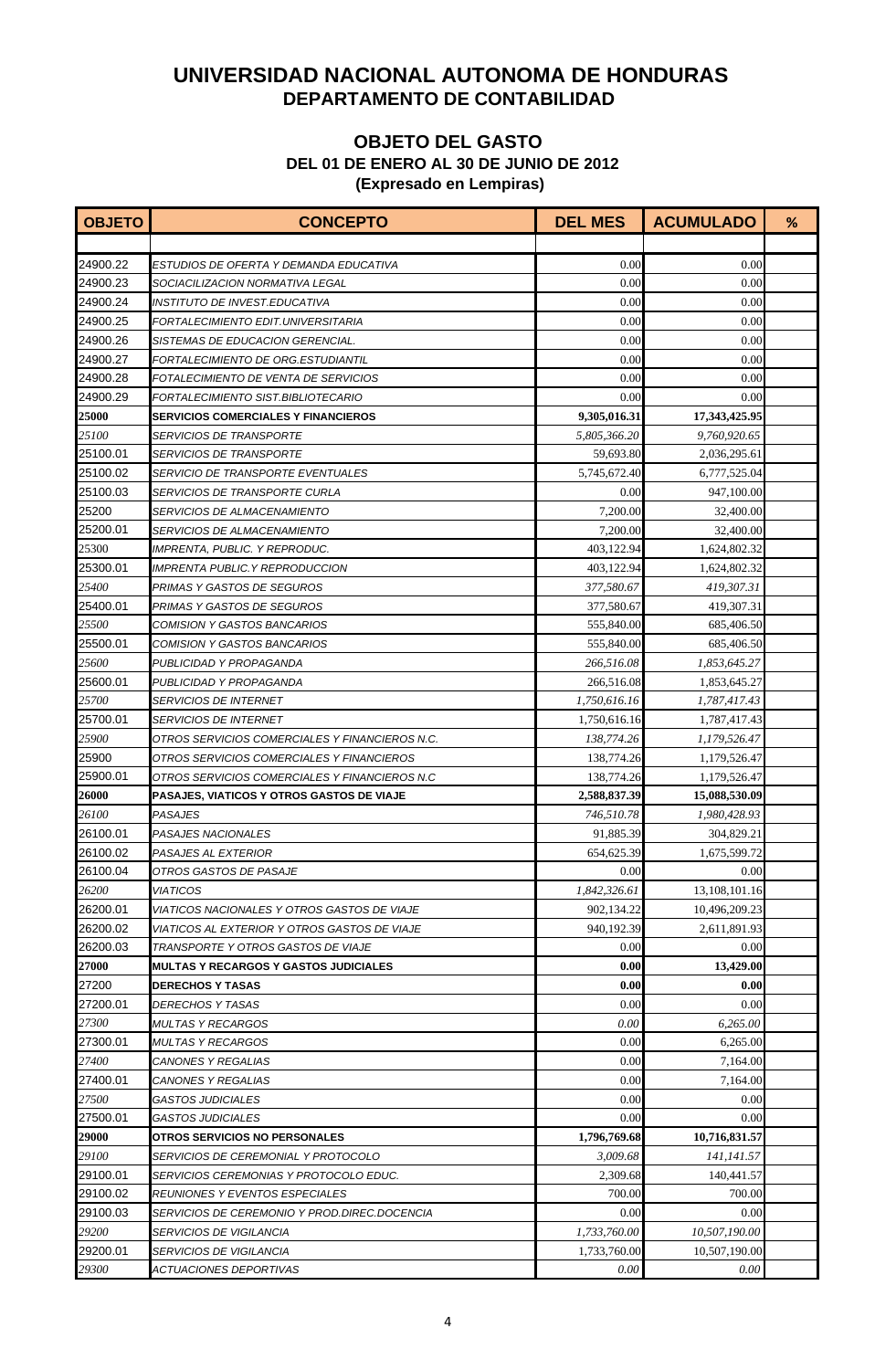| <b>OBJETO</b> | <b>CONCEPTO</b>                                      | <b>DEL MES</b> | <b>ACUMULADO</b> | %    |
|---------------|------------------------------------------------------|----------------|------------------|------|
|               |                                                      |                |                  |      |
| 29300.01      | ACTUACIONES DEPORTIVAS                               | 0.00           | 0.00             |      |
| 29400         | ACTUACIONES ARTISTICAS.                              | 60,000.00      | 68,500.00        |      |
| 29400.01      | ACTUACIONES ARTISTICAS                               | 60,000.00      | 68,500.00        |      |
|               |                                                      |                |                  |      |
| 30000         | <b>MATERIALES Y SUMINISTROS</b>                      | 4,033,095.34   | 24,885,584.59    | 1.79 |
| 31000         | PRODUCTOS ALIMENTICIOS AGROPECUARIOS Y FORESTALES    | 585,472.59     | 4,083,778.21     |      |
| 31100         | ALIMENTOS Y BEBIDAS PARA PERSONAS                    | 496,435.93     | 3,571,057.45     |      |
| 31100.01      | ALIMENTOS BEBIDAS PARA PERSONAS                      | 496,435.93     | 3,571,057.45     |      |
| 31200         | ALIMENTOS PARA ANIMALES                              | 0.00           | 326,933.00       |      |
| 31200.01      | ALIMENTOS PARA ANIMALES                              | 0.00           | 326,933.00       |      |
| 31300         | PRODUCTOS PECUARIOS                                  | 0.00           | 0.00             |      |
| 31300.01      | PRODUCTOS PECUARIOS                                  | 0.00           | 0.00             |      |
| 31400         | PRODUCTOS AGROFORESTALES                             | 0.00           | 28,532.80        |      |
| 31400.01      | PRODUCTOS AGROFORESTALES                             | 0.00           | 26,332.80        |      |
| 31400.02      | OTROS PRODUCTOS ALIMENTICIOS AGROFORESTALES          | 0.00           | 2,200.00         |      |
| 31500         | <i>MADERA, CORCHO Y SUS MANUFACTURAS</i>             | 89,036.66      | 157,254.96       |      |
| 31500.01      | <b>MADERA CORCHO Y SUS MANUFACTURAS</b>              | 89,036.66      | 157,254.96       |      |
| 32000         | <b>TEXTILES Y VESTUARIOS</b>                         | 26,141.50      | 905,667.15       |      |
| 32200         | HILADOS Y TELAS                                      | 17,049.50      | 186,277.56       |      |
| 32100.01      | HILADOS Y TELAS                                      | 17,049.50      | 186,277.56       |      |
| 32200         | CONFECCIONES TEXTILES                                | 0.00           | 107,484.11       |      |
| 32200.01      | CONFECCIONES TEXTILES,                               | 0.00           | 107,484.11       |      |
| 32300         | <b>ACABADOS Y TEXTILES</b>                           | 9,092.00       | 611,720.48       |      |
| 32300.01      | PRENDA DE VESTIR                                     | 9,092.00       | 566,342.68       |      |
| 32300.02      | ACABADOS Y TEXTILES                                  | 0.00           | 1,745.87         |      |
| 32300.03      | OTROS TEXTILES Y VESTUARIOS                          | 0.00           | 43,631.93        |      |
| 32400         | <b>CALZADO</b>                                       | 0.00           | 185.00           |      |
| 32400.01      | <b>CALZADOS</b>                                      | 0.00           | 185.00           |      |
| 33000         | PRODUCTOS DE PAPEL, CARTON E IMPRESOS                | 715,112.62     | 7,107,493.63     |      |
| 33100         | PAPEL DE ESCRITORIO Y CARTON                         | 277,594.80     | 1,036,130.42     |      |
| 33100         | PAPEL DE ESCRITORIO                                  | 277,594.80     | 1,036,130.42     |      |
| 33100.01      | <b>PAPEL DE ESCRITORIO</b>                           | 277,594.80     | 1,036,130.42     |      |
| 33200         | PAPEL PARA COMPUTACION                               | 0.00           | 0.00             |      |
| 33200.01      | <b>PAPEL DE COMPUTACION</b>                          | 0.00           | 0.00             |      |
| 33300         | PRODUCTOS DE ARTES GRAFICAS                          | 285,159.82     | 942,967.23       |      |
| 33300.01      | PRODUCTOS DE ARTES GRAFICAS                          | 285,159.82     | 942,967.23       |      |
| 33400         | PRODUCTOS DE PAPEL Y CARTON                          | 130,199.00     | 964,379.49       |      |
| 33400.01      | PRODUCTOS DE PAPEL Y CARTON                          | 127,628.23     | 945,339.31       |      |
| 33400.02      | OTROS PRODUCTOS DE PAPEL CARTON                      | 2,570.77       | 19,040.18        |      |
| 33500         | LIBROS. REVISTAS Y PERIODICOS                        | 16,165.00      | 173,871.20       |      |
| 33500.01      | LIBROS REVISTAS Y PERIODICOS                         | 16,165.00      | 173,871.20       |      |
| 33500.02      | FORTALECIMIENTO DE LAS BIBLIOTECAS (PLAN DE REFORMA) | 0.00           | 0.00             |      |
| 33600         | <b>TEXTOS DE ENSEÑANZA</b>                           | 2,300.00       | 3,880,869.29     |      |
| 33600.01      | TEXTOS DE ENSEÑANZA LIBRERÍA                         | 2,300.00       | 655,467.70       |      |
| 33600.02      | PROGAMA COMPRA LIBROS                                | 0.00           | 3,225,401.59     |      |
| 33600.04      | <b>TEXTOS DE ENSEÑANZA</b>                           | 0.00           | 0.00             |      |
| 33700         | ESPECIES TIMBRADAS Y VALORES                         | 3,694.00       | 109,276.00       |      |
| 33700.01      | ESPECIES TIMBRADAS Y VALORES                         | 3,694.00       | 109,276.00       |      |
| 34000         | <b>CUEROS,PIELES Y SUS PRODUCTOS</b>                 | 32,757.16      | 324, 352. 23     |      |
| 34200         | <b>ARTICULOS DE CUERO</b>                            | 0.00           | 153,584.24       |      |
| 34200.01      | ARTICULOS DE CUERO                                   | 0.00           | 153,584.24       |      |
| 34300         | ARTICULOS DE CAUCHO                                  | 150.00         | 5,848.37         |      |
| 34300.01      | ARTICULOS DE CAUCHO                                  | 150.00         | 5,848.37         |      |
| 34300.02      | OTROS PRODUCTOS DE CUERO Y CAUCHO                    | 0.00           | 0.00             |      |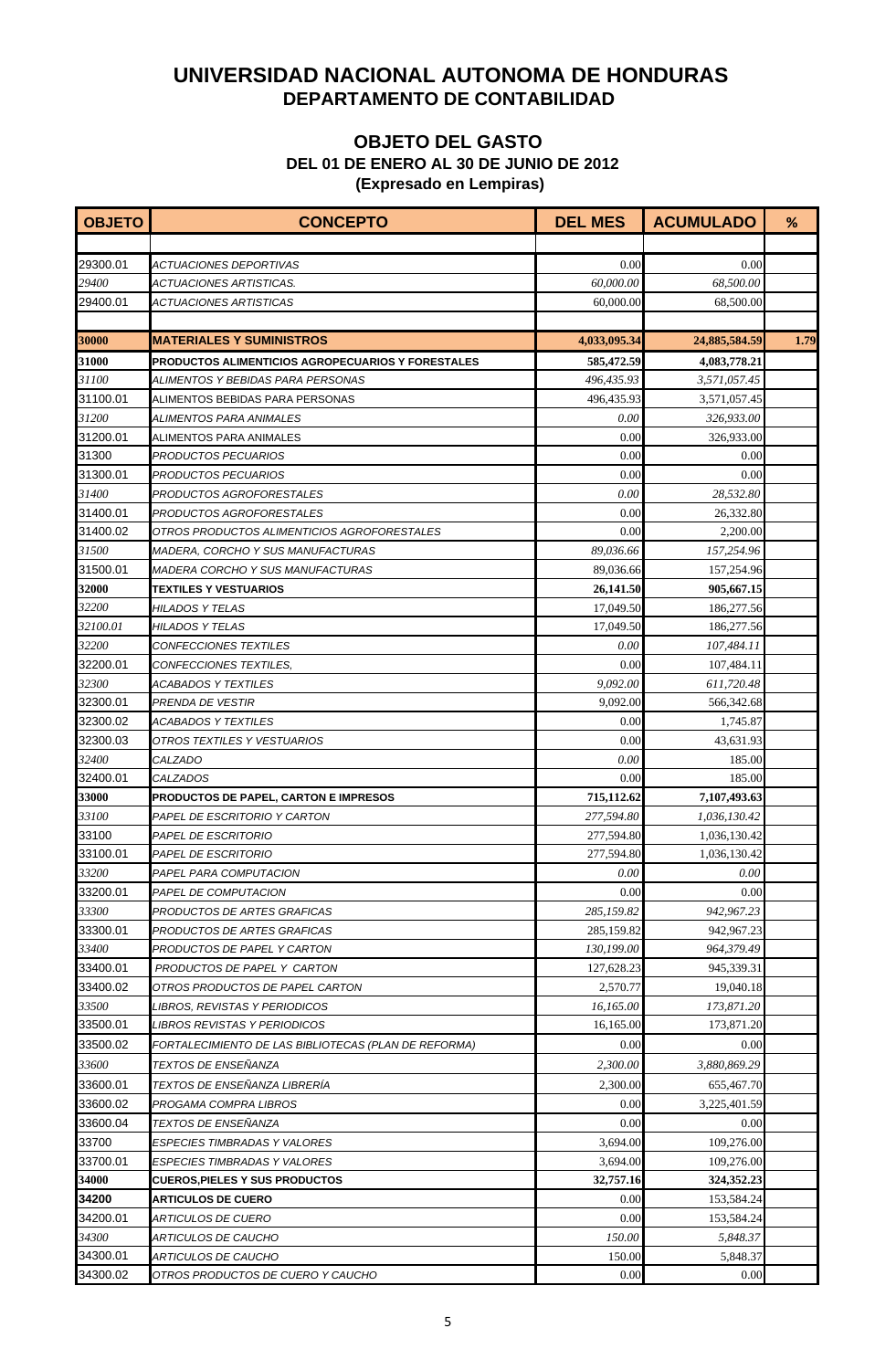| <b>OBJETO</b> | <b>CONCEPTO</b>                                 | <b>DEL MES</b> | <b>ACUMULADO</b> | % |
|---------------|-------------------------------------------------|----------------|------------------|---|
|               |                                                 |                |                  |   |
| 34400         | <i>LLANTAS Y NEUMATICOS</i>                     | 32,607.16      | 164,919.62       |   |
| 34400.01      | <b>LLANTAS Y NEUMATICOS</b>                     | 32,607.16      | 164,919.62       |   |
| <b>35000</b>  | PRODUCTOS QUIMICOS, COMBUSTIBLES Y LUBRICANTES  | 607,331.73     | 3,531,293.33     |   |
| 35100         | ELEMENTOS Y COMPUESTOS QUIMICOS                 | 282.00         | 330,909.95       |   |
| 35100         | PRODUCTOS QUIMICOS,                             | 282.00         | 330,909.95       |   |
| 35100.01      | ELEMENTOS Y COMPUESTOS QUIMICOS                 | 282.00         | 330,909.95       |   |
| 35200         | PRODUCTOS FARMACEUTICOS Y MEDICINALES           | 57,961.09      | 465,058.18       |   |
| 35200         | PRODUCTOS FARMACEUTICOS                         | 57,961.09      | 465,058.18       |   |
| 35200.01      | PRODUCTOS FARMACEUTICO Y MEDICINALES            | 57,961.09      | 288,556.53       |   |
| 35200.02      | PRODUCTOS FARMACEUTICO Y MED. (PLAN DE REFORMA) | 0.00           | 176,501.65       |   |
| 35200.03      | PRODUC.FARMAC.Y MEDIC.(COM.HIGIENE Y SEG.)      | 0.00           | 0.00             |   |
| 35300         | ABONOS Y FERTILIZANTES                          | 32,218.80      | 73,738.80        |   |
| 35300.01      | ABONOS Y FERTILIZANTES                          | 32,218.80      | 73,738.80        |   |
| 35400         | INSECTICIDAS, FUMIGANTES Y OTROS                | 22,046.70      | 35,395.46        |   |
| 35400.01      | INSECTICIDAS FUMIGANTES Y OTROS                 | 22,046.70      | 35,395.46        |   |
| 35500         | TINTES, PINTURAS Y COLORANTES                   | 108,145.96     | 290,889.90       |   |
| 35500.01      | <b>TINTES. PINTURAS Y LUBRICANTES</b>           | 108,145.96     | 290,889.90       |   |
| 35600         | COMBUSTIBLES Y LUBRICANTES                      | 220,706.46     | 1,844,123.42     |   |
| 35610.01      | GASOLINA                                        | 31,025.15      | 195,337.97       |   |
| 35620.01      | <b>DIESEL</b>                                   | 183,938.31     | 1,543,135.59     |   |
| 35630.01      | <b>KEROSEN</b>                                  | 203.00         | 764.14           |   |
| 35640.01      | LPG                                             | 1,060.00       | 3,030.00         |   |
| 35650.01      | <b>ACEITE Y GRASAS LUBRICANTES</b>              | 4,480.00       | 101,855.72       |   |
| 35700         | PRODUCTOS VETERINARIOS                          | 11,336.00      | 11,552.00        |   |
| 35700.01      | PRODUCTOS VETERINARIOS                          | 11,336.00      | 11,552.00        |   |
| 35800         | PRODUCTOS DE MATERIAL PLASTICO                  | 149,036.22     | 348,625.93       |   |
| 35800.01      | PRODUCTOS DE MATERIAL PLASTICO.                 | 149,036.22     | 348,625.93       |   |
| 35900         | OTROS PRODUCTOS QUIMICOS N.C.                   | 5.598.50       | 130,999.69       |   |
| 35900         | OTROS PRODUCTOS QUIMICOS                        | 5,598.50       | 130,999.69       |   |
| 35900.01      | OTROS PRODUCTOS QUIMICOS                        | 5,598.50       | 130,999.69       |   |
| 36000         | <b>PRODUCTOS METALICOS</b>                      | 150,583.67     | 1,535,050.45     |   |
| 36100         | PRODUCTOS FERROSOS                              | 6,990.90       | 53,594.73        |   |
| 36100         | PRODUCTOS METALICOS                             | 6,990.90       | 53,594.73        |   |
| 36100.01      | PRODUCTOS FERROSOS                              | 6.990.90       | 53,594.73        |   |
| 36200         | PRODUCTOS NO FERROSOS                           | 1,039.00       | 733,043.84       |   |
| 36200.01      | PRODUCTOS NO FERROSOS                           | 1,039.00       | 733,043.84       |   |
| 36300         | ESTRUCTURAS METALICAS ACABADAS                  | 44,407.85      | 141,980.43       |   |
| 36300.01      | ESTRUCTURAS METALICAS ACABADAS                  | 44,407.85      | 141,980.43       |   |
| 36400         | <i><b>HERRAMIENTAS MENORES</b></i>              | 16,248.92      | 84.007.25        |   |
| 36400.01      | <i>HERRAMIENTAS MENORES</i>                     | 16,248.92      | 84,007.25        |   |
| 36500         | MATERIAL DE GUERRA Y SEGURIDAD                  | 855.68         | 8,116.24         |   |
| 36500.01      | <b>MATERIAL DE SEGURIDAD</b>                    | 855.68         | 8,116.24         |   |
| 36900         | OTROS PRODUCTOS METALICOS N.C.                  | 81,041.32      | 514,307.96       |   |
| 36900         | OTROS PRODUCTOS METALICOS                       | 81,041.32      | 514,307.96       |   |
| 36900.01      | OTROS PRODUCTOS METALICOS N.C.                  | 520.00         | 32,923.31        |   |
| 36910.01      | PRODUCTOS DE HOJALATA                           | 8,220.00       | 14,182.42        |   |
| 36920.01      | ACCESORIOS DE METAL                             | 51,249.14      | 100,481.07       |   |
| 36930.01      | ELEMENTOS DE FERRETERIA                         | 21,052.18      | 366,721.16       |   |
| 37000         | PRODUCTOS MINERALES NO METALICOS                | 37,066.82      | 336,032.29       |   |
| 37100         | PRODUCTOS DE ARCILLA Y CERAMICA                 | 195.00         | 8,290.40         |   |
| 37100.01      | PRODUCTOS DE ARCILLA Y CERAMICA                 | 195.00         | 8,290.40         |   |
| 37200         | PRODUCTOS DE VIDRIO                             | 6,237.00       | 119,394.92       |   |
| 37200.01      | PRODUCTOS DE VIDRIO                             | 6,237.00       | 119,394.92       |   |
| 37300         | PRODUCTOS DE LOZA Y PORCELANA                   | 0.00           | 2,457.92         |   |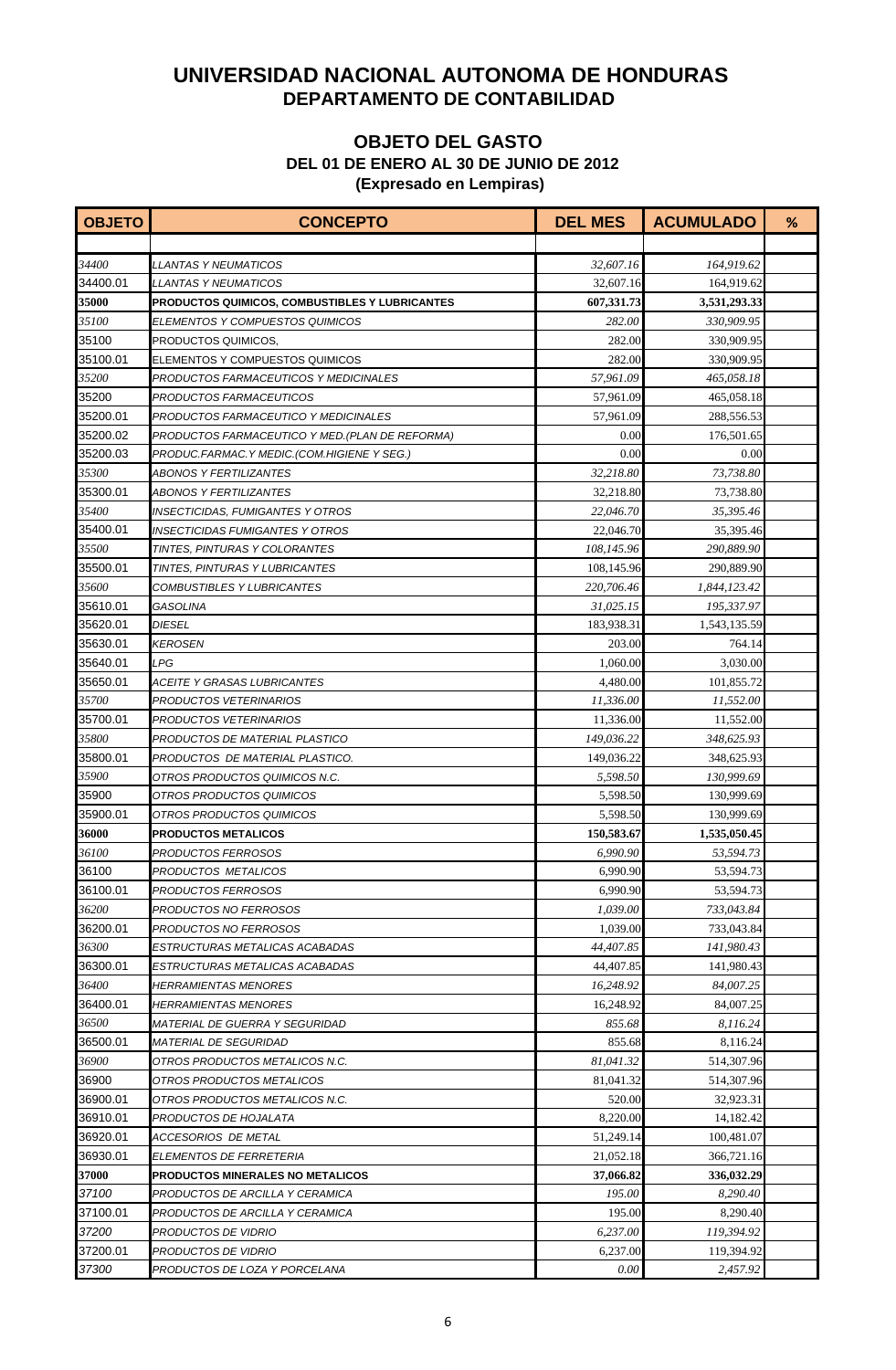| <b>OBJETO</b>     | <b>CONCEPTO</b>                                                                                  | <b>DEL MES</b> | <b>ACUMULADO</b> | %    |
|-------------------|--------------------------------------------------------------------------------------------------|----------------|------------------|------|
|                   |                                                                                                  |                |                  |      |
| 37300.01          | PRODUCTOS DE LOZA Y PORCELANA                                                                    | 0.00           | 2,457.92         |      |
| 37400             | PRODUCTOS DE CEMENTO ASBESTO Y YESO                                                              | 17,849.00      | 137,647.86       |      |
| 37400.01          | PRODUCTOS DE CEMENTO Y ASBESTO Y YESO                                                            | 17,849.00      | 137,647.86       |      |
| 37500             | CEMENTO, CAL Y YESO                                                                              | 11,322.78      | 64,277.53        |      |
| 37500.01          | <b>CEMENTO CAL Y YESO</b>                                                                        | 11,322.78      | 64,277.53        |      |
| 37900             | OTROS PRODUCTOS MINERALES NO METALICOS N.C.                                                      | 1,463.04       | 3,963.66         |      |
| 37900             | OTROS PRODUCTOS DE MINERALES NO METALICOS.                                                       | 1,463.04       | 3,963.66         |      |
| 37900.01          | OTROS PRODUCTOS DE MINERALES NO METALICOS                                                        | 1,463.04       | 3,963.66         |      |
| <b>38000</b>      | <b>MINERALES</b>                                                                                 | 2,100.00       | 92,613.88        |      |
| 38400             | PIEDRA ARCILLA Y ARENA                                                                           | 2,100.00       | 61,009.68        |      |
| 38400.01          | PIEDRA ARCILLA Y ARENA                                                                           | 2,100.00       | 61,009.68        |      |
| 38500             | <b>OTROS MINERALES</b>                                                                           | 0.00           | 18,520.00        |      |
| 38500.01          | OTROS MINERALES.                                                                                 | 0.00           | 18,520.00        |      |
| 38900             | DIVERSOS MATERIALES MINERALES NO METALICOS                                                       | 0.00           | 13,084.20        |      |
| 38900             | DIVERSOS MINERALES NO METALICOS N.C                                                              | 0.00           | 13,084.20        |      |
| 38900.01          | DIVERSOS MINERALES NO METALICOS                                                                  | 0.00           | 13,084.20        |      |
| 39000             | <b>OTROS MATERIALES Y SUMINISTROS</b>                                                            | 1,876,529.25   | 6,969,303.42     |      |
| 39100             | ELEMENTOS DE LIMPIEZA                                                                            | 73,653.02      | 424,678.18       |      |
| 39100.01          | <b>ELEMENTOS DE LIMPIEZA</b>                                                                     | 73,653.02      | 424,678.18       |      |
| 39200             | UTILES DE ESCRITORIO, OFICINA Y ENZEÑANZA                                                        | 195,925.00     | 1,111,935.91     |      |
| 39200.01          | UTILES DE ESCRITORIO, OFICINA Y ENSENANZA                                                        | 195,925.00     | 1,111,935.91     |      |
| 39300             | UTILES Y MATERIALES ELECTRICOS                                                                   | 970,130.65     | 1,652,875.15     |      |
| 39300.01          | UTILES Y MATERIALES ELECTRICOS                                                                   | 970,130.65     | 1,652,875.15     |      |
| 39400             | UTENCILIOS DE COCINA Y COMEDOR                                                                   | 1,703.00       | 93,672.71        |      |
| 39400.01          | UTENCILIOS DE COCINA Y COMEDOR                                                                   | 1,703.00       | 93,672.71        |      |
| 39500             | INSTRUMENTOS MENORES MEDICO-QUIRURGICO Y LABORAT.                                                | 57,790.61      | 229,768.44       |      |
| 39500             | INSTRUMENTAL MEDICO-QUIRURGICO MENOR Y DE LABORAT.                                               | 57,790.61      | 229,768.44       |      |
| 39500.01          | UTILES MENORES MEDICOS QUIRURGICOS Y LABORAT.                                                    | 57,790.61      | 229,768.44       |      |
| 39500.02          | UT. MENORES MEDICOS QUIRUR. (PLAN REFORMA))                                                      | 0.00           | 0.00             |      |
| 39600             | OTROS REPUESTOS Y ACCESORIOS                                                                     | 571,907.13     | 3,407,001.02     |      |
| 39600             | OTROS REPUESTOS Y ACCERSORIOS MENORES                                                            | 571,907.13     | 3,407,001.02     |      |
| 39600.01          | RESPUESTOS Y ACCESORIOS                                                                          | 571,907.13     | 3,407,001.02     |      |
| 39800             | ARTICULOS PARA DEPORTES Y RECREATIVOS                                                            | 0.00           | 32,899.94        |      |
| 39800.01          | ARTICULOS PARA DEPORTES Y RECREATIVOS                                                            | 0.00           | 32,899.94        |      |
| 39900             | PRODUCTOS SANITARIOS                                                                             | 5,419.84       | 16,472.07        |      |
| 39900             | OTROS MATERIALES Y SUMINIRTROS N.C.                                                              | 5,419.84       | 16,472.07        |      |
| 39900.01          | OTROS MATERIALES Y SUMINISTROS                                                                   | 5,419.84       | 16,472.07        |      |
| 40000             |                                                                                                  |                |                  |      |
|                   | <b>BIENES CAPITALIZABLES</b>                                                                     | 19,380,097.63  | 82,093,647.63    | 5.90 |
| 41000             | <b>BIENES PREEXISTENTES</b>                                                                      | 0.00           | 0.00             |      |
| 41100             | <b>TIERRAS Y TERRENOS</b>                                                                        | 0.00           | 0.00             |      |
| 41110<br>41110.01 | PARA CONSTRUCCION DE BIENES EN DOMINIO PRIVADO<br>PARA CONSTRUCCION DE BIENES EN DOMINIO PRIVADO | 0.00<br>0.00   | 0.00<br>0.00     |      |
|                   |                                                                                                  |                |                  |      |
| 41200             | EDIFICIOS E INSTALACIONES                                                                        | 3,679,401.47   | 21,053,250.55    |      |
| 41200.01          | EDIFICIOS E INSTALACIONES                                                                        | 3,679,401.47   | 21,053,250.55    |      |
| 42000             | <b>MAQUINARIA Y EQUIPO</b>                                                                       | 7,798,013.65   | 18,438,597.48    |      |
| 42100             | EQUIPO DE OFICINA Y MUEBLES                                                                      | 1,089,930.22   | 5,995,815.87     |      |
| 42100.01          | EQUIPO DE OFICINA Y MUEBLES                                                                      | 1,089,930.22   | 5,990,819.27     |      |
| 42140.01          | <i>ELECTRODOMESTICOS</i>                                                                         | 0.00           | 4,996.60         |      |
| 42200             | <b>MAQUINARIA Y EQUIPO DE PRODUCCION</b>                                                         | 0.00           | 13,500.00        |      |
| 42200.01          | <b>MAQUINARIA Y EQUIPO DE PRODUCCION</b>                                                         | 0.00           | 13,500.00        |      |
| 42300             | EQUIPO DE TRANSPORTE TRACCION Y ELEVACION                                                        | 2,953,470.00   | 6,485,780.62     |      |
| 42300.01          | EQUIPO DE TRANSPORTE, TRACCION Y ELEVACION                                                       | 2,953,470.00   | 6,485,780.62     |      |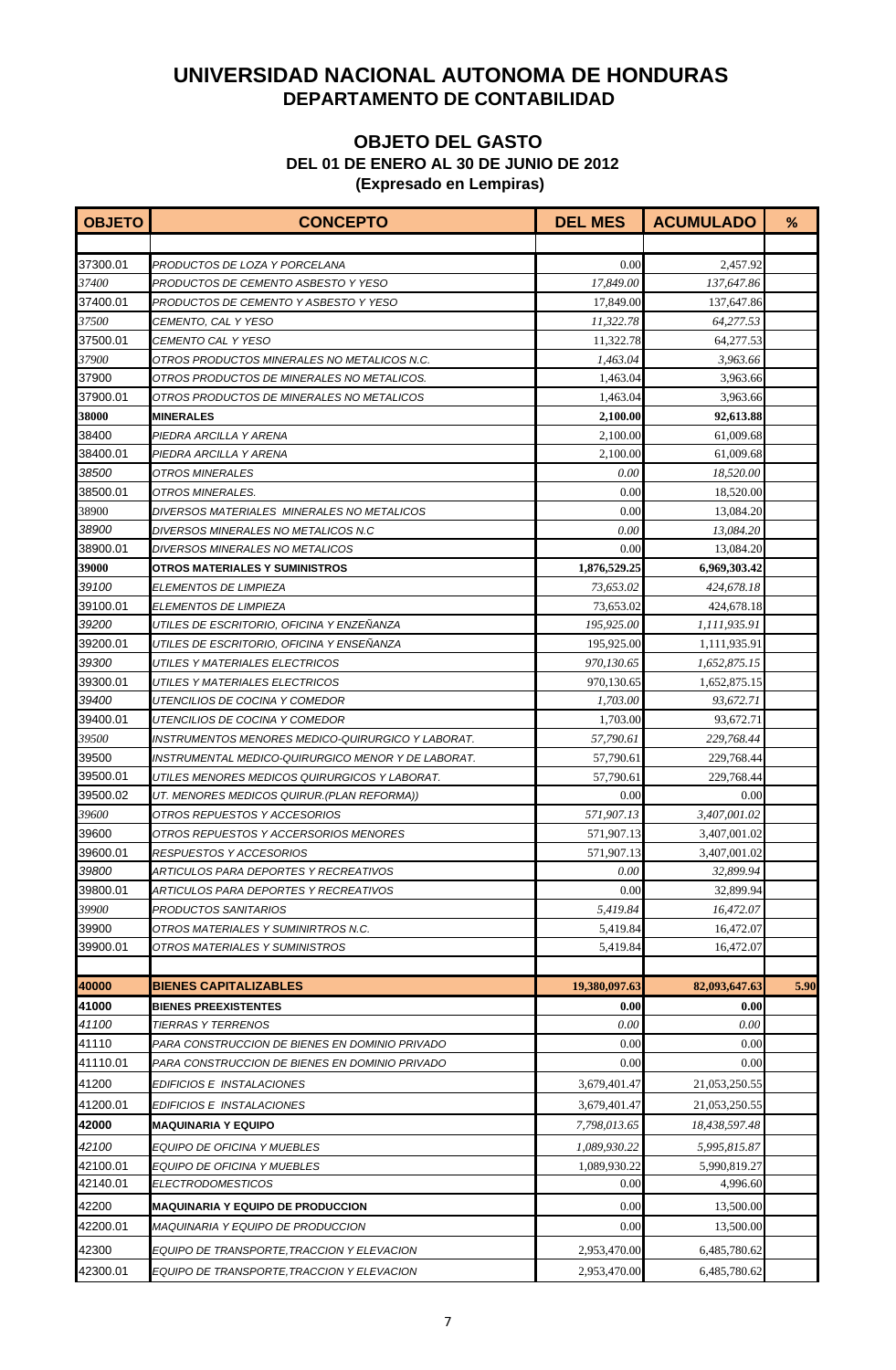| <b>OBJETO</b>        | <b>CONCEPTO</b>                                                          | <b>DEL MES</b>     | <b>ACUMULADO</b>     | %    |
|----------------------|--------------------------------------------------------------------------|--------------------|----------------------|------|
|                      |                                                                          |                    |                      |      |
| 42400                | EQUIPO DE LABORATORIO                                                    | 37,500.00          | 263,376.63           |      |
| 42400.01             | EQUIPO DE LABORATORIO                                                    | 37,500.00          | 263,376.63           |      |
| 42500                | EQUIPO DE COMUNICACIÓN Y SEÑALAMIENTO                                    | 275,253.27         | 838,944.91           |      |
| 42500.01             | EQUIPO DE COMUNICACIÓN Y SEÑALAMIENTO                                    | 275,253.27         | 838,944.91           |      |
| 42600                | EQUIPOS PARA COMPUTACION                                                 | 981,812.07         | 4,364,678.12         |      |
| 42600.01             | EQUIPO DE COMPUTACIÓN                                                    | 981,812.07         | 4,364,678.12         |      |
| 42700                | <i>MUEBLES Y EQUIPOS EDUCACIONALES</i>                                   | 2,075,900.74       | 5,583,108.12         |      |
| 42700.01             | <b>MUEBLES Y EQUIPO EDUCACIONALES</b>                                    | 2,075,900.74       | 5,583,108.12         |      |
| 42800                | <b>HERRAMIENTAS Y RESPUESTOS MAYORES</b>                                 | 344,147.35         | 397,102.42           |      |
| 42800.01             | <b>HERRAMIENTAS Y RESPUESTOS MAYORES</b>                                 | 344,147.35         | 397,102.42           |      |
| 44000                | <b>SEMOVIENTES</b>                                                       | 0.00               | 0.00                 |      |
| 44000.01             | <b>SEMOVIENTES</b>                                                       | 0.00               | 0.00                 |      |
| 45100                | ACTIVOS INTANGIBLES                                                      | 40,000.00          | 79,398.91            |      |
| 45100.01             | <i>APLICACIONES INFORMATICAS</i>                                         | 40,000.00          | 79,398.91            |      |
| 47100                | <b>CONSTRUCCIONES</b>                                                    | 7,902,682.51       | 37,018,691.48        |      |
| 47100.01             | CONSTRUCCIONES MEJORAS DE BIENES NACIONALES EN DOMINIO PRIV.             | 7,902,682.51       | 37,018,691.48        |      |
|                      |                                                                          |                    |                      |      |
| 50000                | <b>TRANSFERENCIAS</b>                                                    | 18,394,246.27      | 38,856,713.93        | 2.79 |
| 51000                | TRANSFERENCIAS CORRIENTES AL SECTOR PRIVADO                              | 18,394,246.27      | 37,688,768.81        |      |
| 51210                | <b>BECAS</b>                                                             | 18,141,227.05      | 37,033,301.22        |      |
| 51200.01             | AYUDA A MEDICOS RESIDENTES.                                              | 0.00               | 0.00                 |      |
| 51200.02             | BECAS ESTUDIANTES DE PREGRADO (PLAN REFORMA)                             | 0.00               | 0.00                 |      |
| 51200.04             | BECAS CONVENIO MINISTERIO SALUD -IHSS-UNAH                               | 16,390,080.00      | 32,302,116.00        |      |
| 51200.05             | BECAS DE ACTUALIZACION Y CAPACITACION DOCENTE                            | 0.00               | 0.00                 |      |
| 51200.06             | <b>BECAS EXCELENCIA ACADEMICA</b>                                        | 0.00               | 26,880.00            |      |
| 51200.07             | BECAS PARA HIJOS DE LOS TRABAJADORES                                     | 0.00               | 0.00                 |      |
| 51200.08             | BECAS POST GRADO ECONOMIA                                                | 0.00               | 0.00                 |      |
| 51200.09             | BECAS POST-GRADO DE TRABAJO SOCIAL                                       | 0.00               | 71,440.00            |      |
| 51200.10             | BECAS PROFESIONALIZANTES DOCENTE (PLAN DE REFORMA)                       | 265,631.96         | 1,952,005.63         |      |
| 51200.12<br>51200.13 | PRESTAMO A ESTUDIANTES                                                   | 0.00               | 0.00<br>0.00         |      |
|                      | BECAS TALLERES EMPLEADOS A ESTUDIANTES                                   | 0.00               |                      |      |
| 51200.14<br>51200.15 | BECAS ASIGNACION INTERCAMPUS.<br><b>MAESTRIA EN EPIDEMIOLOGÍA</b>        | 0.00<br>0.00       | 0.00<br>96,844.50    |      |
|                      |                                                                          |                    |                      |      |
| 51200.16             | POST-GRADO DE ENFERMERIA                                                 | 650,000.00         | 1,490,000.00         |      |
| 51200.17<br>51200.18 | <b>MAESTRIA SALUD PUBLICA</b><br><b>BECA DE INVESTIGACION CIENTIFICA</b> | 0.00<br>785,515.09 | 0.00<br>1,044,015.09 |      |
| 51200.19             |                                                                          |                    |                      |      |
| 51200.20             | BECAS QUIMICA Y FARMACIA<br><b>BECAS EQUIDAD ALMA MATER</b>              | 50,000.00<br>0.00  | 50,000.00<br>0.00    |      |
| 51220                | AYUDA SOCIALES A PERSONAS                                                | 253,019.22         | 655,467.59           |      |
| 51200.23             | PREMIOS A ESTUDIANTES DE SECUNDARIA                                      | 20,000.00          | 20,000.00            |      |
| 51200.24             | SUBSIDIOS CORO DE LA UNAH                                                | 0.00               | 0.00                 |      |
| 51200.25             | SUBSIDIOS ESCUELA RAMON AMAYA                                            | 0.00               | 0.00                 |      |
| 51200.26             | <b>SUBVENCION A EMPLEADOS</b>                                            | 0.00               | 0.00                 |      |
| 51200.27             | SUBVENCION AL SINDICATO                                                  | 0.00               | 0.00                 |      |
| 51200.28             |                                                                          | 0.00               | 0.00                 |      |
| 51200.29             | SUBVENCION DEPORTIVA<br><b>GRATIFICACIONES A PARTICULARES</b>            | 178,019.22         | 580,467.59           |      |
| 51200.30             | ASIG.ACT. DEPORTIVAS (PLAN DE REFORMA)                                   | 0.00               | 0.00                 |      |
| 51220.31             | GRATIFIC.PARTICULAR (PREMIOS ARTES)                                      | 55,000.00          | 55,000.00            |      |
| 51220.71             | PREMIOS IDEAS SOBRE TECNOLOGIAS E INNOVACION                             | 0.00               | 0.00                 |      |
| 51300                | DONACIONES A INSTITUCIONES PRIVADAS SIN FINES DE LUCRO                   | 0.00               | 0.00                 |      |
| 51300.01             | DONACIONES IHADFA                                                        | 0.00               | 0.00                 |      |